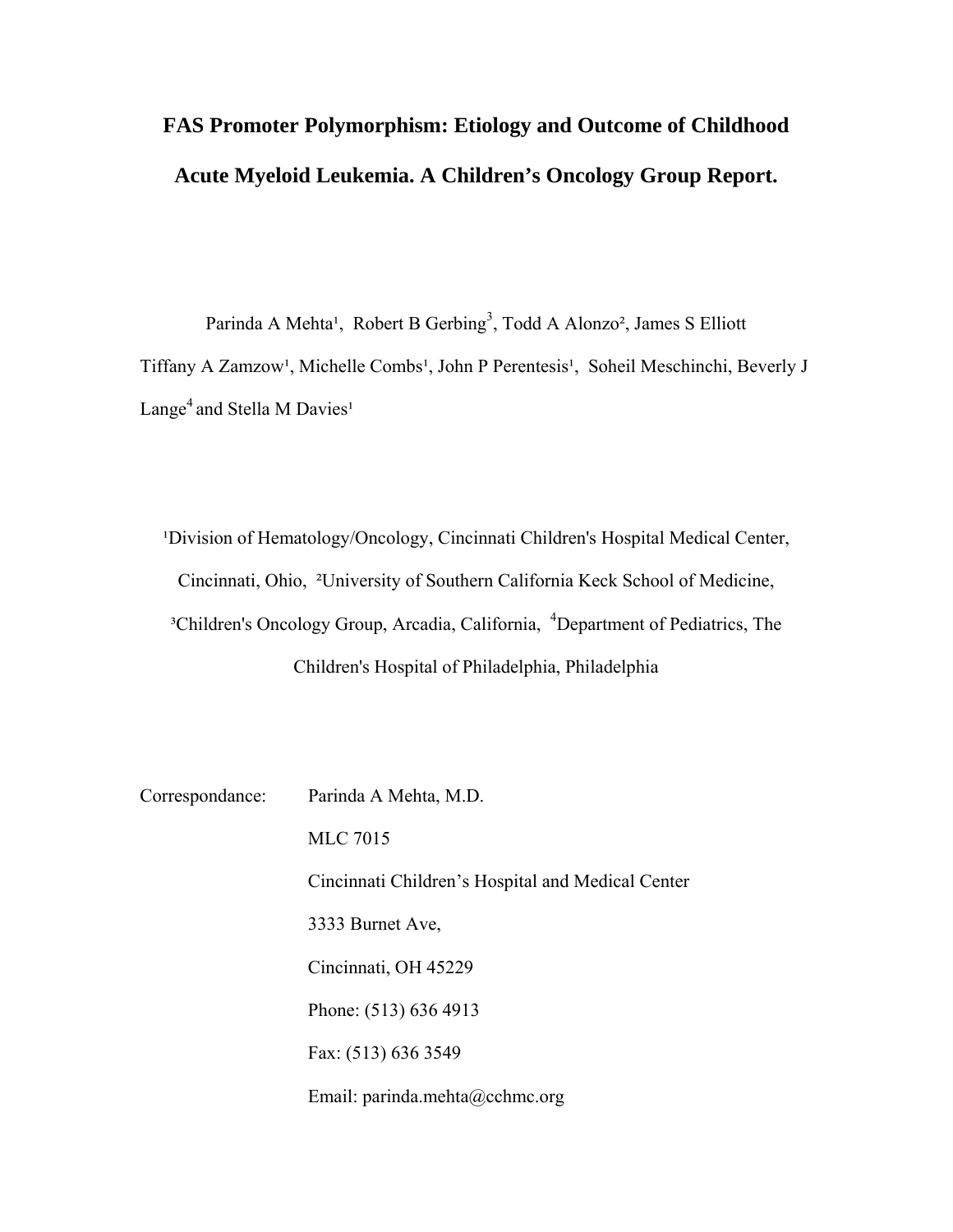Running title: FAS genotype and outcome of childhood AML

Supported by: RO1 CA 76326-01

Word counts: Abstract - \_\_\_\_\_\_\_words.

Total text \_\_\_\_\_\_\_\_\_ words (exclusive of references and tables).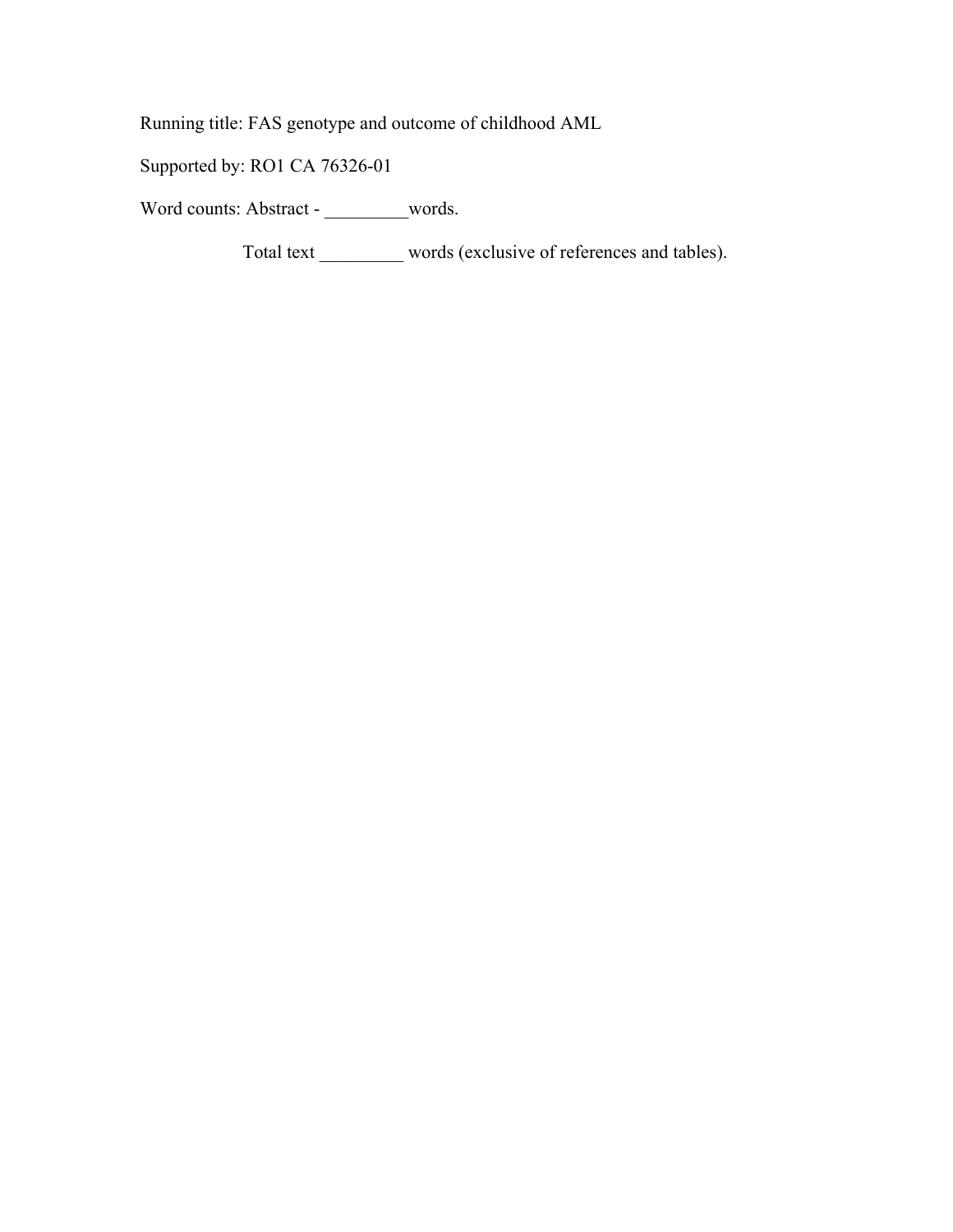#### **Abstract:**

FAS is a cell surface receptor involved in apoptotic signal transmission. Deregulation of this pathway results in down regulation of apoptosis and subsequent persistence of a malignant clone. A single nucleotide polymorphism resulting in guanine-to-adenine  $(G \rightarrow A)$  transition in the FAS promoter region (position  $-1377$ ) is thought to reduce stimulatory protein 1 (SP1) transcription factor binding and decrease FAS expression. Previous work has shown increased risk of developing acute myeloid leukemia (AML) in adult patients with a variant allele at this site. We hypothesized that FAS genotype would also increase risk of childhood AML and, by altering susceptibility to apoptosis might also impact outcome of AML therapy. 440 children treated for de novo AML on a uniform protocol were genotyped for FAS 1377. Similar to adult AML data, genotype frequencies in our study were significantly different between white patients and white controls, suggesting that the variant allele at this site increases susceptibility to developing childhood AML. There were no significant differences in overall survival (OS), event-free survival (EFS), treatment-related mortality (TRM), or relapse rate between patients with FAS 1377GG genotype vs. 1377GA/1377AA genotypes. There was a trend towards improved OS and EFS in children homozygous for the variant genotype (AA cases) but small numbers (n=12 AA) make interpretation of this observation difficult.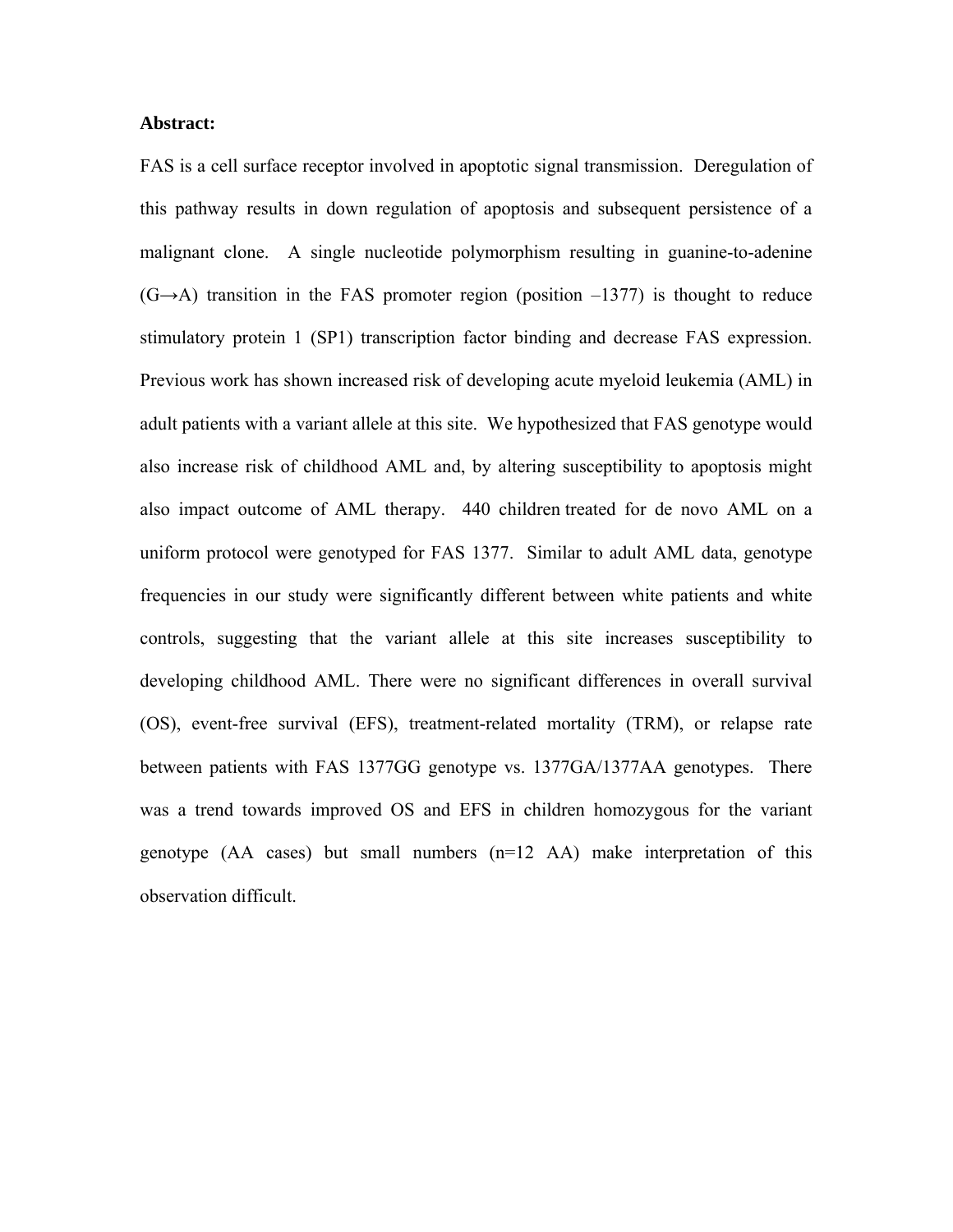#### **Introduction**

Human FAS (TNFRSF6/CD95/APO-1) protein is a cell surface receptor, belonging to the family of tumor necrosis factor receptors, and is involved in apoptotic signal transmission (Sameshima 1991, Oehm 1992). It is a 48-kDa Type I membrane glycoprotein composed of 3 domains; an extracellular domain comprising of 3 cysteine-rich motif subdomains characteristic of the superfamily, a transmembrane domain, and a highly conserved intracellular domain known as a death domain (Itoh 1993). Binding to the receptor by the FAS ligand (CD95L) triggers receptor trimerization and subsequent assembly of the death-inducing signaling complex (Muschen 2000, Yonehara, 1989). Germline mutations or deletions within FAS, resulting in a loss or a reduction in receptor function, have been shown to cause autoimmune lymphoproliferative syndrome as well as an overall increased risk of hematological malignancies (Rieux et al 1995). Dysregulation of this pathway is believed to result in down regulation of apoptosis, allowing subsequent persistence of a malignant clone.

 FAS expression levels may also be affected by mutations or polymorphisms in the promoter region of FAS, particularly when they affect the transcription binding sites. A single nucleotide polymorphism resulting in guanine-to-adenine  $(G\rightarrow A)$  transition in the FAS promoter region occurs at position -1377, affecting a SP1 transcription factor binding site. An adenine residue at this position significantly reduces SP1 binding compared to guanine residue, causing a decrease in FAS expression. Functional germline and somatic mutations in the FAS gene and perhaps also in the FASL gene that lead to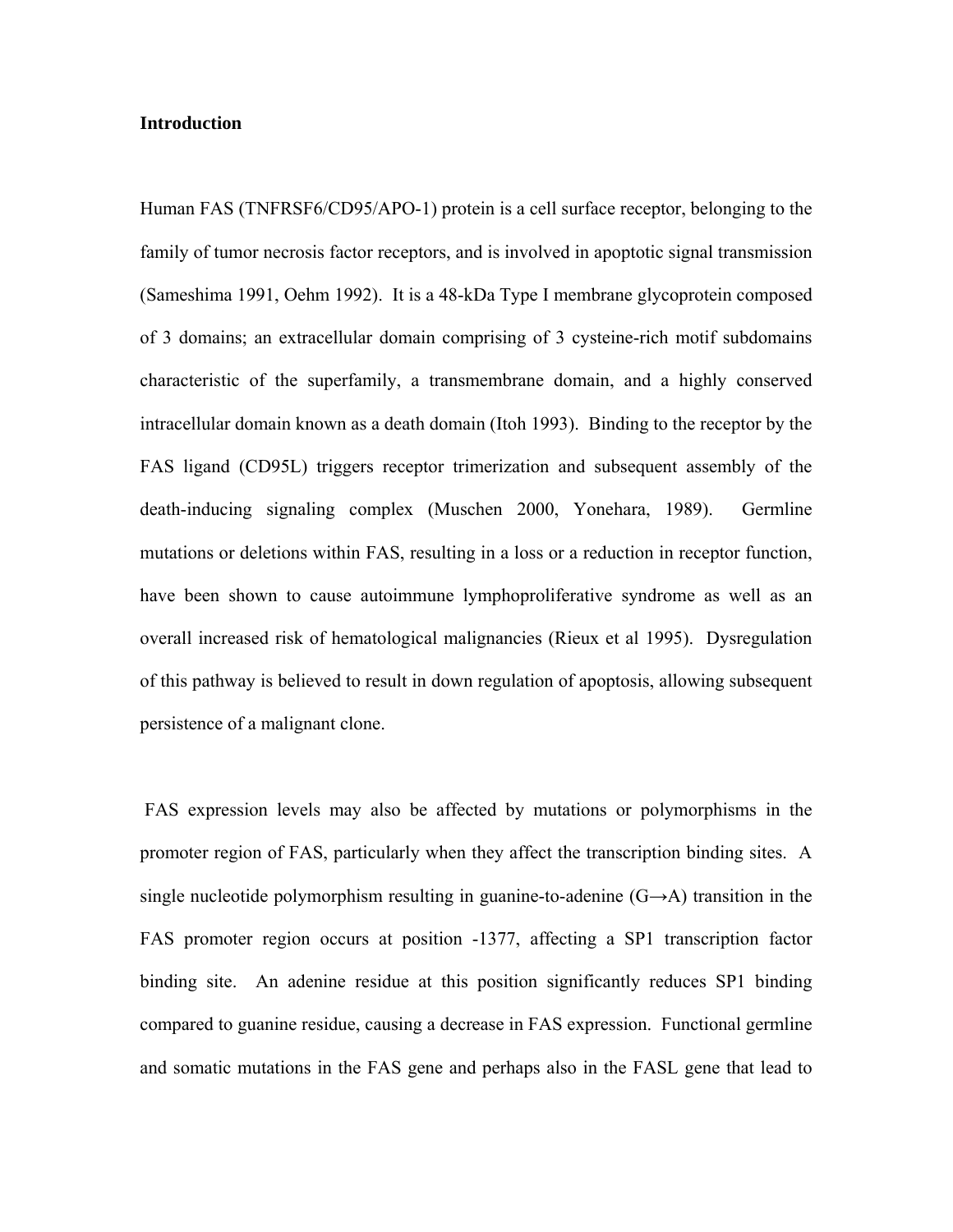decreased expression of FAS and/or increased expression of FAS Ligand (FASL) favors malignant transformation and progression (Muschen M 2000) by impairing apoptotic signal transduction and are associated with an increased risk of cancer (Davidson WF, 1998; Peter AM 1999; Lee SH 1999; Takahashi T 1994).A recent case-control study in adults indicated increased risk of developing AML in patients with variant allele (A) at this site (Sibley et al 2003). In addition, reduced expression of Fas-associated protein with death domain (FADD), the main adaptor for transmission of FAS signaling, is associated with decreased response to chemotherapy in AML cells (Tourneur et al, 2004). We hypothesized that FAS -1377 polymorphism would increase risk of childhood AML and, by altering susceptibility to apoptosis might impact outcome of AML therapy.

#### **Patients and Methods**

#### *Patients*

The study population included 440 children with de novo AML treated on Children's Cancer Group (CCG) therapeutic studies CCG-2941(n=36) and CCG-2961(n=404) between 1995 and 2002. Clinical data, including age, sex, white blood cell (WBC) count at diagnosis, race, presence of chloroma, presence of CNS disease, and immunophenotype were collected prospectively (Table 1). Cases were classified on the basis of criteria established and revised by the French-American-British (FAB) Cooperative Study Group by central pathology review. All FAB categories except acute promyelocytic leukemia (APL – AML M3) were eligible for enrollment and were treated with the same chemotherapy regimens.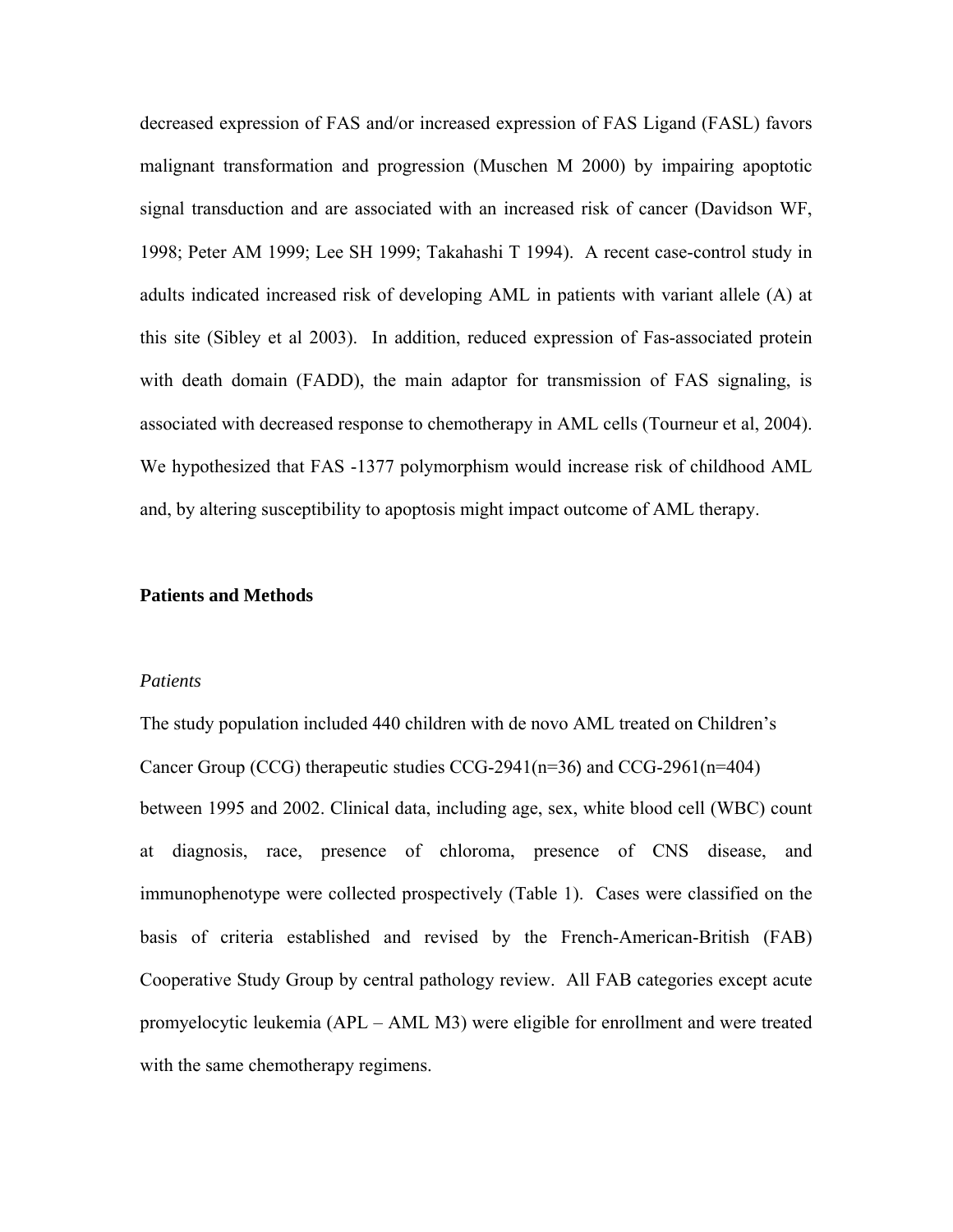Six hundred and forty two normal blood donors of known age and race (359 white and 147 black) were randomly selected and used to determine control genotype frequencies.

#### *Chemotherapy Treatment Regimen*

CCG-2961 study was a randomized phase III trial of intensively timed induction, consolidation, and intensification therapy for pediatric patients with previously untreated AML or MDS (Lange 2005). The study was conducted between August 1996 and December 2002. CCG 2941 was a feasibility pilot of the same chemotherapy regimen that preceded the randomized study. Induction included 5 drugs: idarubicin, etoposide, dexamethasone, cytarabine, and 6-thioguanine (IDA DCTER) given on days 0-3 followed by 5 drugs (daunorubicin, etoposide, dexamethasone, Ara-C and 6-thioguanine) (DCTER) given on days 10-13 (Lange 2004). Upon recovery of white blood cell and platelet counts, patients were randomly assigned to consolidation therapy consisting of the same sequence of drugs or to fludarabine/ cytarabine /idarubicin. Intrathecal cytarabine was used for CNS prophylaxis. Patients with matched-related donors were assigned to allogeneic marrow transplant intensification. Pre-transplant cytoreduction was busulfan and cyclophosphamide. Patients without a related donor received high-dose cytarabine/L-asparaginase (Capizzi II), and additional intrathecal cytarabine. After recovery from chemotherapy, patients were randomized again to either receive Interleukin-2 or standard follow-up care. Transplanted patients were not eligible for randomization to interleukin-2.

#### *FAS genotyping*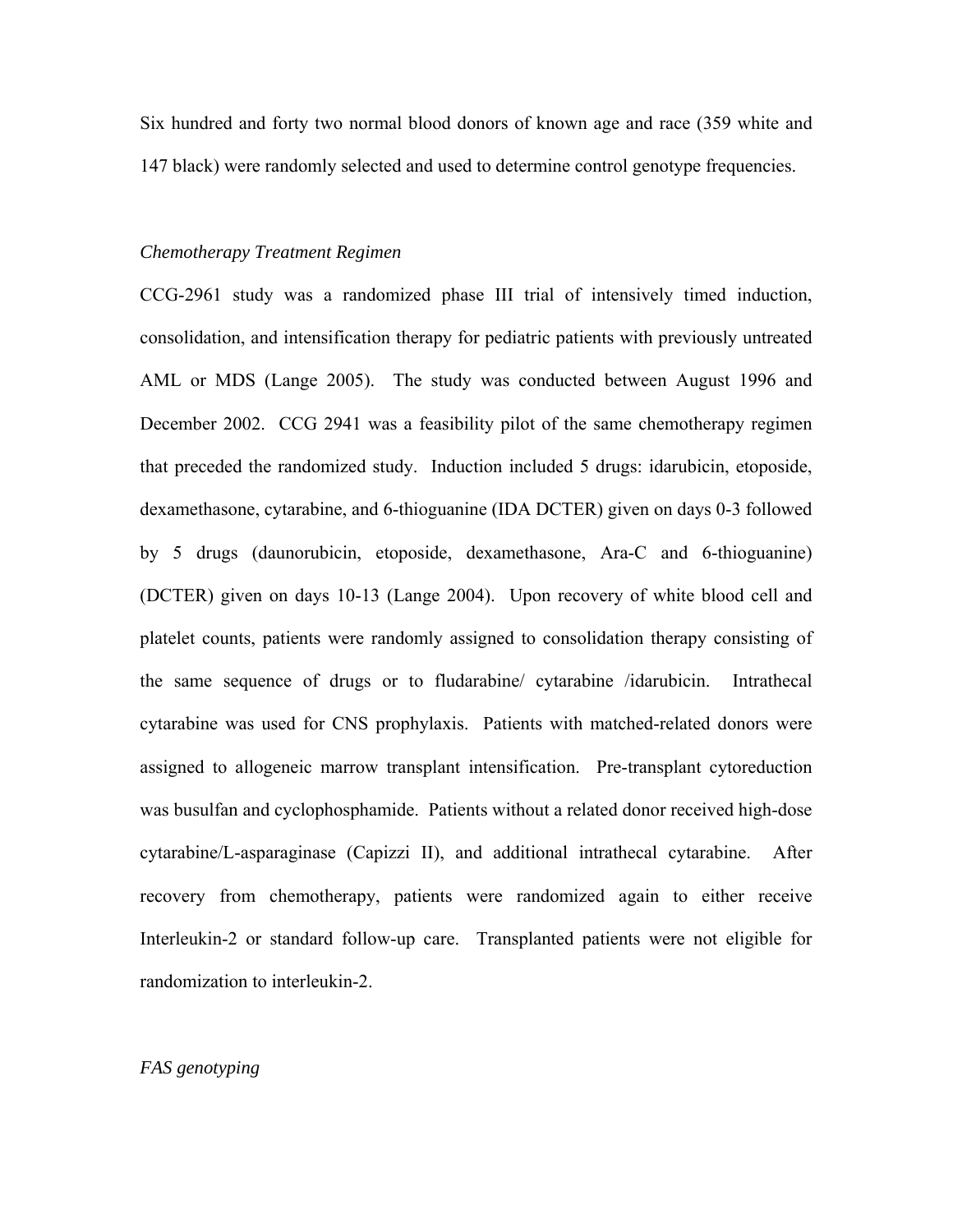DNA extracted from diagnostic marrow samples using standard methods was normalized to 10 ng/μl. Primers were synthesized based on the sequence of the Apo-1/FAS gene reported in Gene Bank (X87625, Table 2).

For each sample testing, two PCR reactions in different wells were performed; one reaction detected the wild-type allele and the other detected the mutant allele using mismatch amplification assay coupled with real time PCR (MAMA assay). This assay is based on the concept that two mismatched nucleotides instead of a single mismatch at the 3' end of the primer effectively abrogates PCR amplification efficiency.

For each reaction, a 20 ng DNA template was added to the reaction mixture, containing a final concentration of 0.2  $\mu$ M of each primer - specific forward primer (F1 or F2) and the common reverse primer and sybergreen mastermix (Applied biosystems, CA, USA). RT-PCR was performed using an ABI 7700 Thermocycler for 40 cycles, with annealing temperature of  $62^{\circ}$ C and a total of 50  $\mu$ l reaction volume.

DNA from normal controls was extracted using standard techniques and genotyped as described for cases. Genotyping results were duplicated in 10% of samples; concordance between repeats was 100%. Furthermore, 10% of the samples were also genotyped using direct sequencing; concordance with MAMA genotyping was 100%.

#### *Statistical Analysis*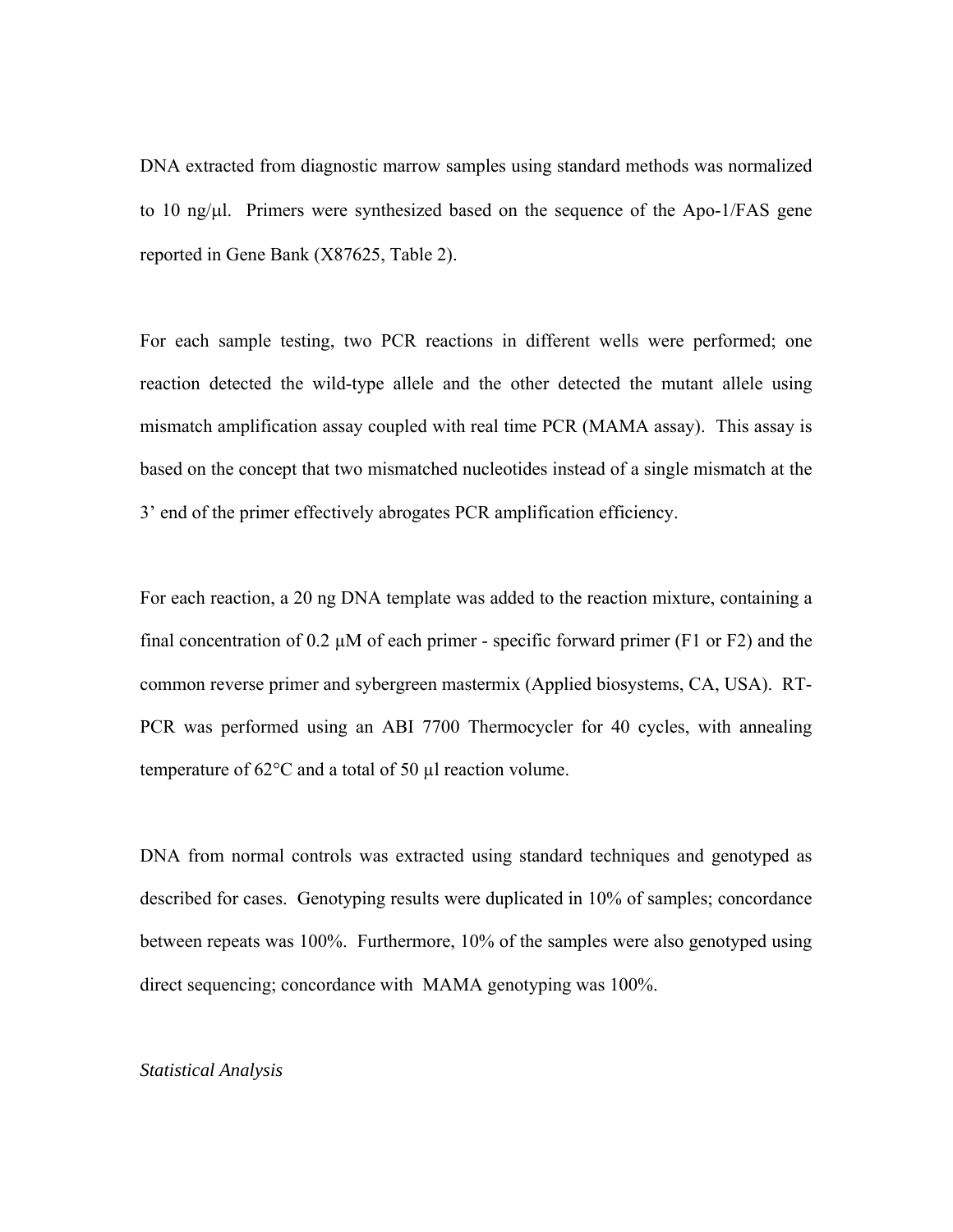Data were analyzed from CCG-2941 and CCG-2961 through April 2005 and October 2006, respectively. The significance of observed differences in proportions was tested using the Chi-squared test and Fisher's exact test when data were sparse. The Mann-Whitney test was used to determine the significance between differences in medians (Mann 1947). The Kaplan-Meier method was used to calculate estimates of overall survival (OS), event-free survival (EFS) and disease-free survival (DFS) (Kaplan 1958). Estimates are reported with their Greenwood standard errors (Greenwood 1926). Differences in these estimates were tested for significance using the log-rank statistic (Peto 1972). OS is defined as time from study entry to death from any cause. EFS is defined as time from study entry to failure at the end of two courses, relapse or death from any cause. DFS is defined as time from the end of one course of therapy to failure at the end of two courses, relapse or death from any cause. Cumulative incidence estimates were used to determine relapse rate (RR) and treatment-related mortality (TRM). RR is defined as time from the end of one course of therapy to failure at the end of two courses, relapse or death from progressive disease where deaths from nonprogressive disease were competing events. TRM is defined as time from study entry to death from non-progressive disease where failures at the end of two courses, relapses and deaths from progressive disease were competing events. Differences between RR or TRM estimates were tested for significance using Gray's test (Gray 1988). Children lost to follow-up were censored at their date of last known contact or at a cutoff 6 months prior to April 2005 (CCG-2941) or October 2006 (CCG-2961). Cox regression was used for multivariate models that looked at differences between groups adjusting for study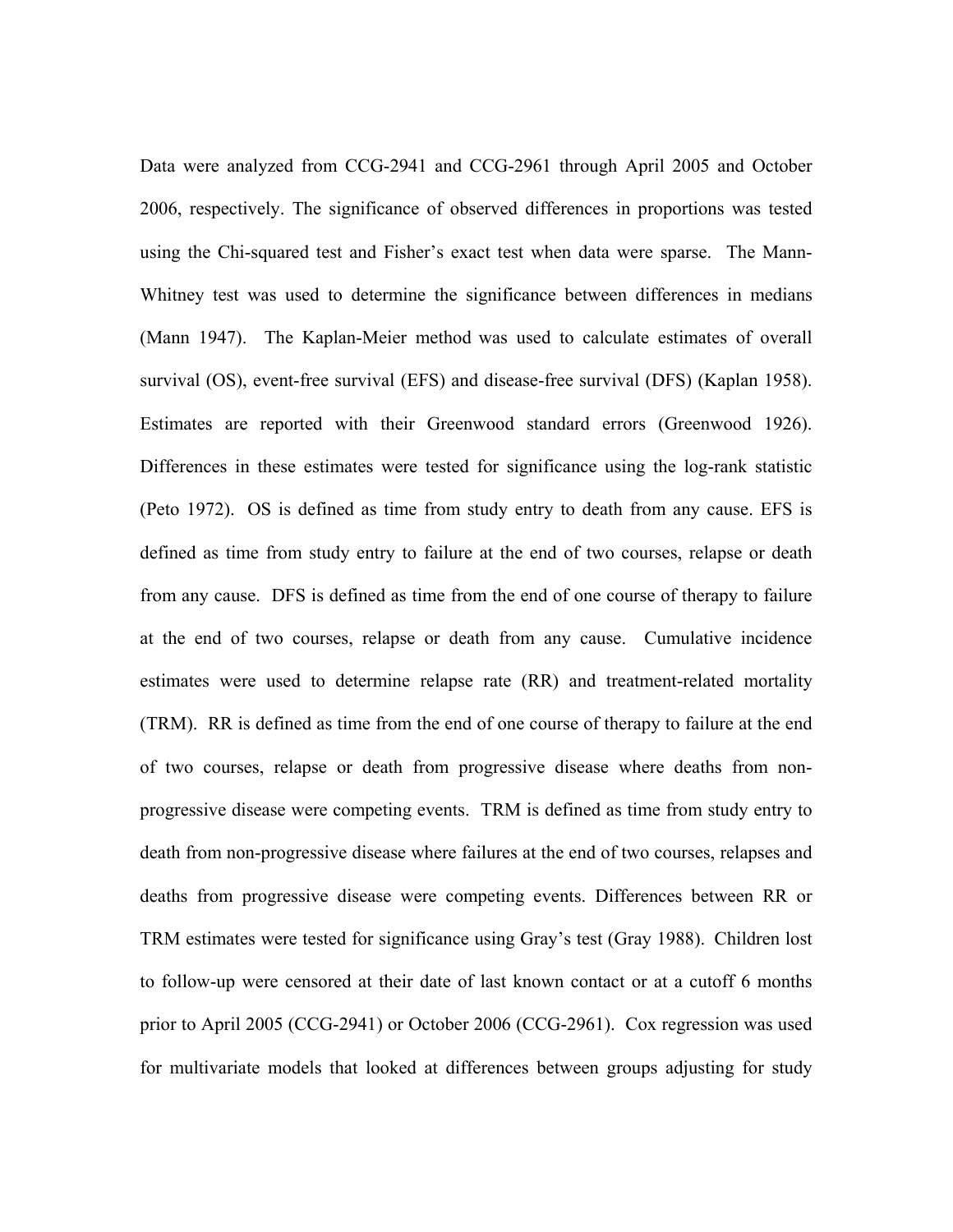assignment, age, gender, race, and WBC count. Reported p-values represent comparisons between patients with FAS 1377GG genotype vs. those with FAS 1377GA or 1377AA genotypes.

#### **Results**

Allele and genotype frequencies for cases and controls for white patients are shown in Table 3. The GA and AA genotypes were significantly more frequent in white cases compared to controls (80.4% GG, 17.6% GA, 2.0% AA in patients vs. 87.6% GG, 11.3% GA and  $1.1\%$  AA in controls;  $p=0.03$ ). Comparison of genotype frequencies in black cases and controls did not show a significant difference (86.1% GG, 11.1% GA, 2.8% AA in patients vs. 90.5% GG, 8.2% GA and 1.4% AA in controls; p=0.70), although this analysis was limited by small numbers of black cases (n=36). The distributions of FAS genotypes in cases and controls were consistent with the Hardy–Weinberg equilibrium. Stratification of cases by median age at diagnosis, median WBC count at diagnosis, AML subtype, or cytogenetics revealed no difference in genotype frequencies.

#### **FAS Genotype and Outcome**

There was a trend towards improved survival (OS at 5 years  $75 \pm 25\%$  AA,  $57 \pm 11\%$ GA,  $50 \pm 6\%$  GG; p=0.16) and EFS (67  $\pm$  27% AA, 44  $\pm$  11% GA, 40  $\pm$  5% GG; p=0.12) in AA cases relative to the other genotypes, but small numbers (n=12 AA) may have contributed to the results not being statistically significant (Figure 1). Analysis of EFS,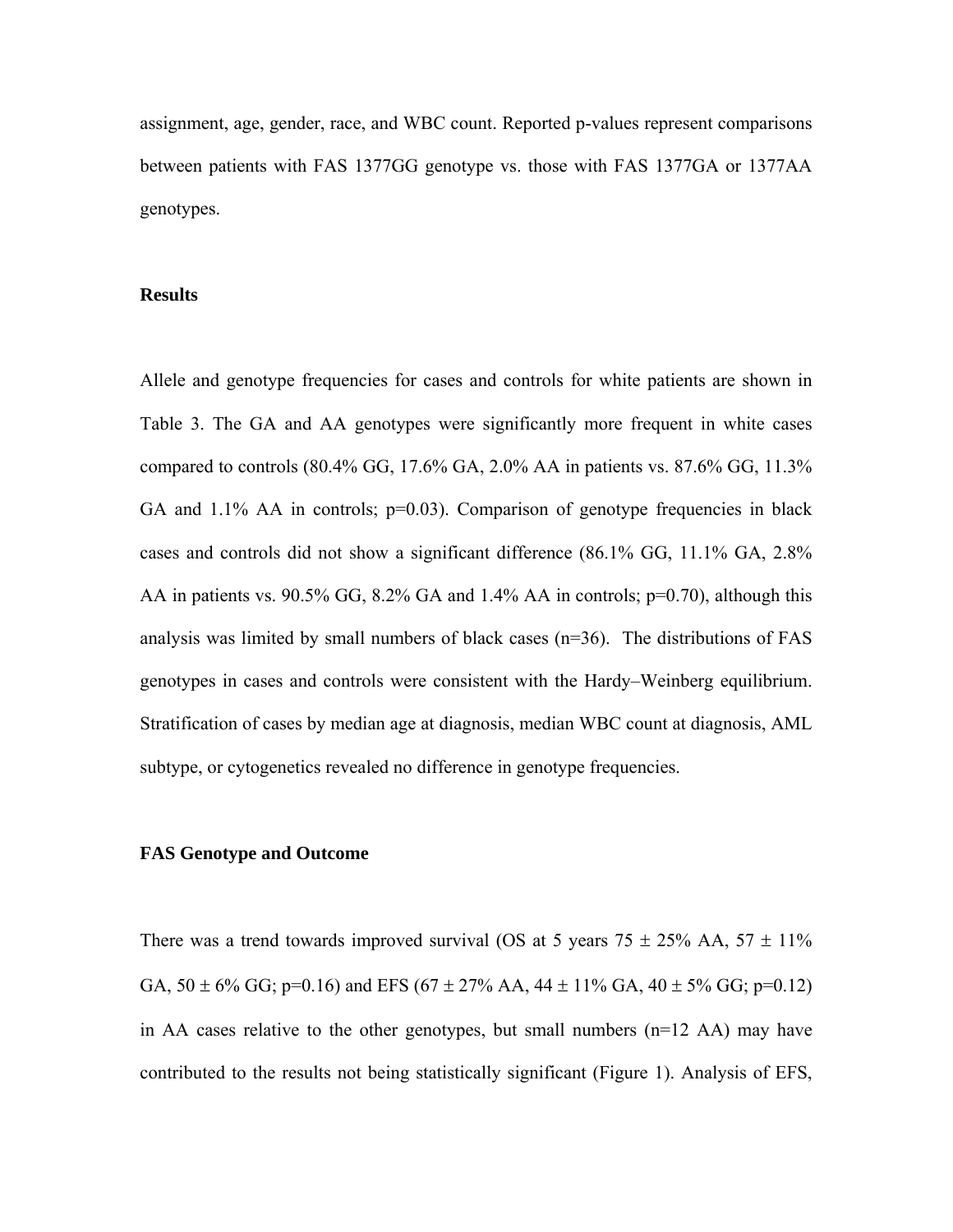DFS, treatment related mortality and relapse rate from study entry by genotype also showed similar estimates between the three genotypes (Table 4).

Multivariate analyses that adjusted for study assignment, age, gender, race, and WBC also suggested that FAS genotype did not modify OS or EFS. Thus, FAS genotype was not significantly associated with either resistant disease or treatment-related toxicity.

### **Discussion**

 In this pediatric study we found that FAS1377 genotype alters susceptibility to de novo AML in white children, similar to results reported in adult AML. Sibley et al. (2003) showed a significantly increased risk of AML associated with FAS heterozygotes (GA) and homozygote variants  $(AA)$  at position  $-1377$  bp, in a case-control study of adult AML, in agreement with the findings in our study. We did not find any statistically significant difference in genotype frequency between black patients and black controls, although similar to white cases, point estimates indicated an increased frequency of GA and AA genotypes in cases compared to controls, likely reflecting the small number of black cases included in the study. Also, our study showed a trend towards improved survival (OS and EFS) in AA cases, small numbers  $(n=12 \text{ AA})$  again may have contributed to the results not being statistically significant. This finding will need to be replicated in future studies to determine it's significance.

Our observation that FAS variants contribute to leukemogenesis supports studies by other investigators that report increased risk of lymphoproliferative disease and certain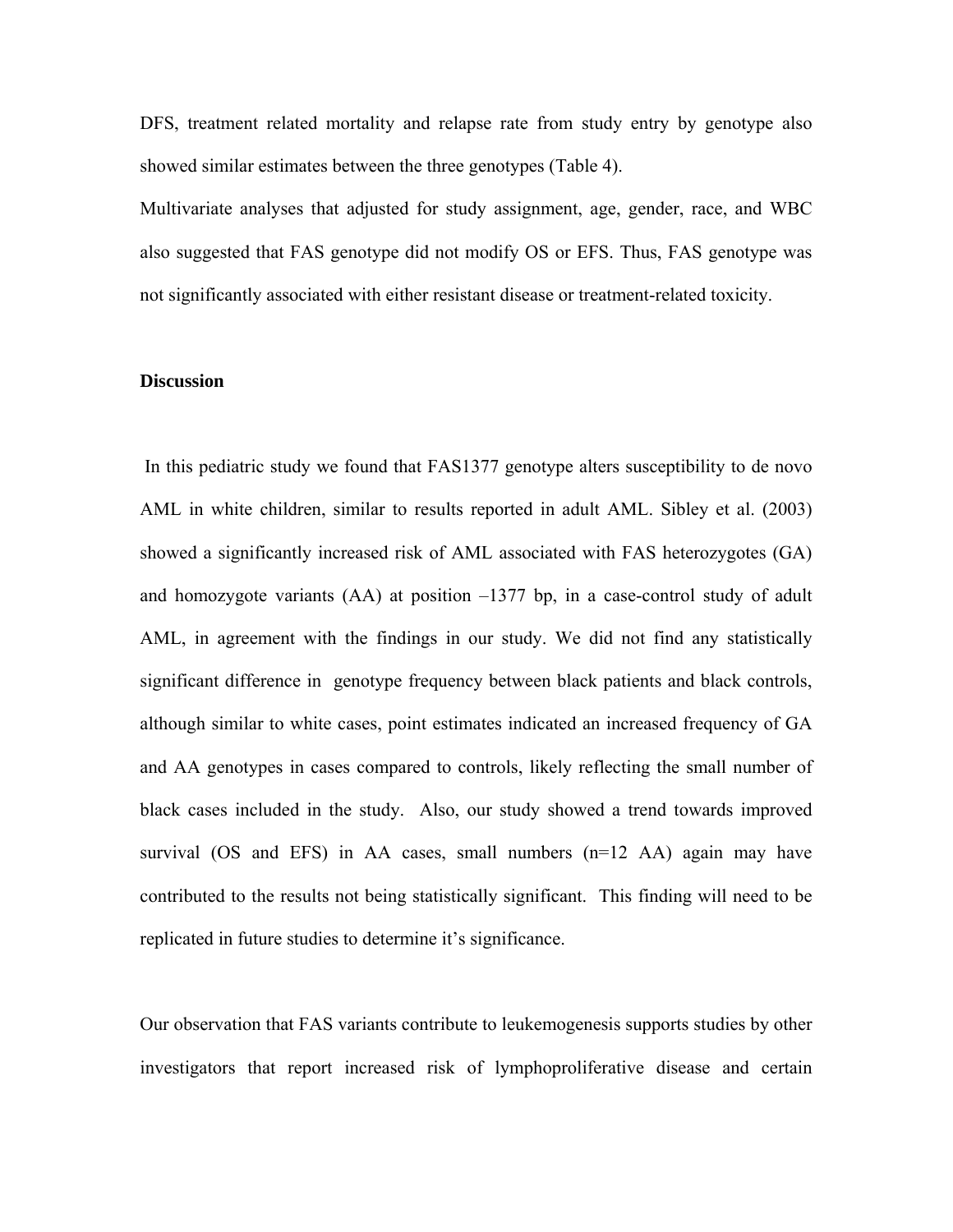hematologic malignancies associated with defects in the FAS pathway. Down-regulation of apoptosis prolongs the normal cellular life span, allows cells to acquire mutations and facilitates tumor progression, for example, BCL2 transgenic mice with targeted expression in myeloid cells develop myeloproliferation similar to human chronic myelomonocytic leukemia; however, they rarely go on to develop acute leukemia. Interestingly, when mice constitutively expressing BCL2 are crossed onto a FAS-*/* background, approximately 15% develop AML, implicating FAS-mediated apoptosis in the pathogenesis of AML (Traver 1998).

In humans, germline mutations or deletions within FAS have been shown to cause autoimmune lymphoproliferative syndrome, a condition associated with generalized lymphoproliferation and systemic autoimmunity, as well as an overall increased risk of hematological malignancies (Rieux-Laucat, 1995). Also, aberrant apoptosis is known to be important in the pathogenesis of AML (Rieux-Laucat, 1995) because up-regulation of the antiapoptotic protein BCL2 is a common feature of leukemic blasts and may be a critical event in myeloid transformation (Delia, D, 1992). Myeloblasts are known to express high levels of FAS, and functional deficiencies of FAS signaling have been shown to be important in several subtypes of AML, providing further evidence for FASmediated apoptosis in the etiology of AML (Komada, 1995).

Further studies are needed to evaluate a potentially important role of FAS genotype in the outcome of AML therapy. Also, mechanistic studies further defining the functionality of this FAS polymorphism will help clarify the importance of variants at this site.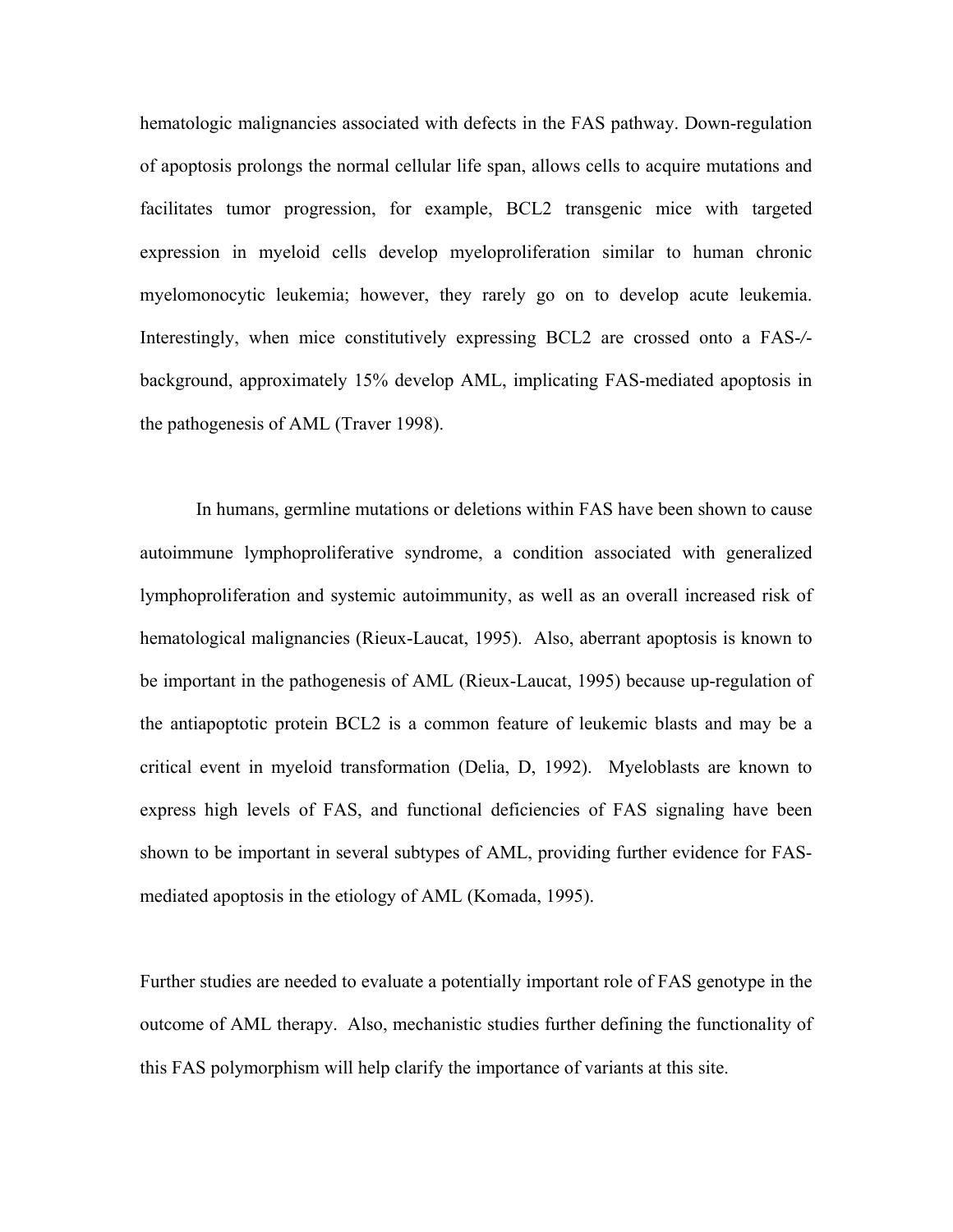#### **References:**

Sameshima M, Hase A, Seto Y, et al. The polypeptide encoded by the cDNA for human cell surface antigen FAS can mediate apoptosis. Cell 1991; 66:233 –

Oehm A, Behrmann I, Falk W, et al. PH Purification and molecular cloning of the MO-l cell surface antigen, a member of the tumor necrosis factor nerve growth factor receptor family. J Biol Chem 1992; 267:10709 -

Itoh N, Nagata S. A novel protein domain required for apoptosis: mutational analysis of human FAS antigen. J Biol Chem 1993; 268:10932-10937

Muschen, M., Warskulat, U., and Beckmann, M. W. Defining CD95 as a tumor suppressor gene. J. Mol. Med., 2000; 78*:* 312–325

Yonehara S, Ishii A, Yonehara M: A cell-killing monoclonal antibody (anti-FAS) to a cell surface antigen co-downregulated with the receptor of tumor necrosis factor. J Exp Med 169:1747, 1989

Rieux-Laucat, F., Le Deist, F., Hivroz, C., Roberts, I. A., Debatin, K. M., Fischer, A., and de Villartay, J. P. Mutations in Fas associated with human lymphoproliferative syndrome and autoimmunity. Science (Wash. DC), *268:* 1347–1349, 1995.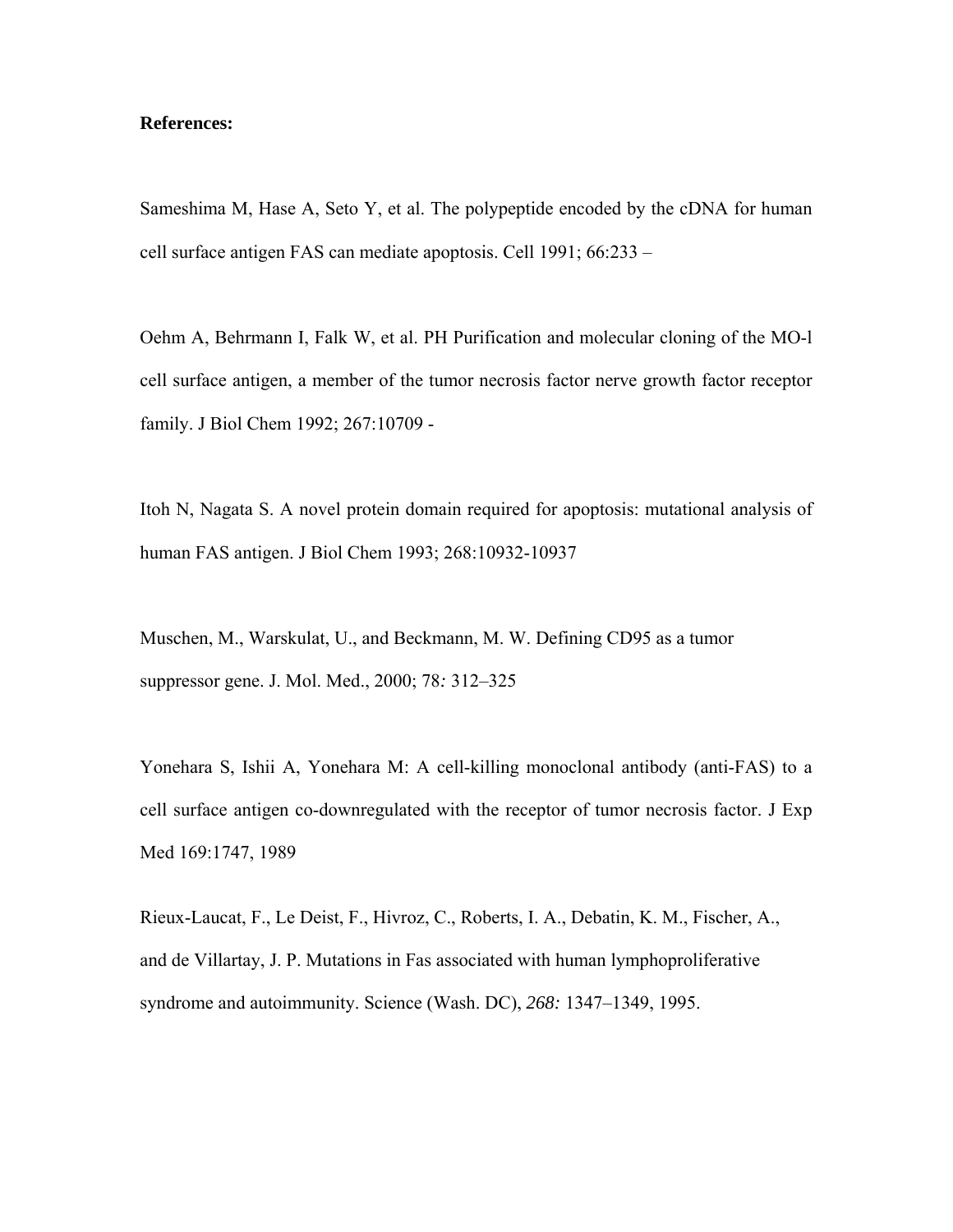Huang QR, Morris D, Manolios N. Identification and characterization of polymorphisms in the promoter region of the human Apo-1/FAS (CD95) gene. *Mol Immunol* 1997; 34: 577– 82.

Muschen M, Warskulat U, Beckmann MW. Defining CD95 as a tumor suppressor gene. J Mol Med 2000;78:312–25.

Davidson WF, Giese T, Fredrickson TN. Spontaneous development of plasmacytoid tumors in mice with defective FAS-FAS ligand interactions. J Exp Med 1998;187:1825- 8.

Peter AM, Kohfink B, Martin H, Griesinger F, Wormann B, Gahr M, et al. Defective apoptosis due to a point mutation in the death domain of CD95 associated with autoimmune lymphoproliferative syndrome, T-cell lymphoma, and Hodgkin's disease. Exp Hematol 1999;27:868–74.

Lee SH, Shin MS, Park WS, Kim SY, Dong SM, Pi JH, et al. Alterations of FAS (Apo-1/CD95) gene in transitional cell carcinomas of urinary bladder. Cancer Res 1999;27:3068–72.

Lee SH, Shin MS, Park WS, Kim SY, Kim SH, Han JY, et al. Alterations of FAS (Apo-1/CD95) gene in non-small cell lung cancer. Oncogene 1999; 18:3754–60.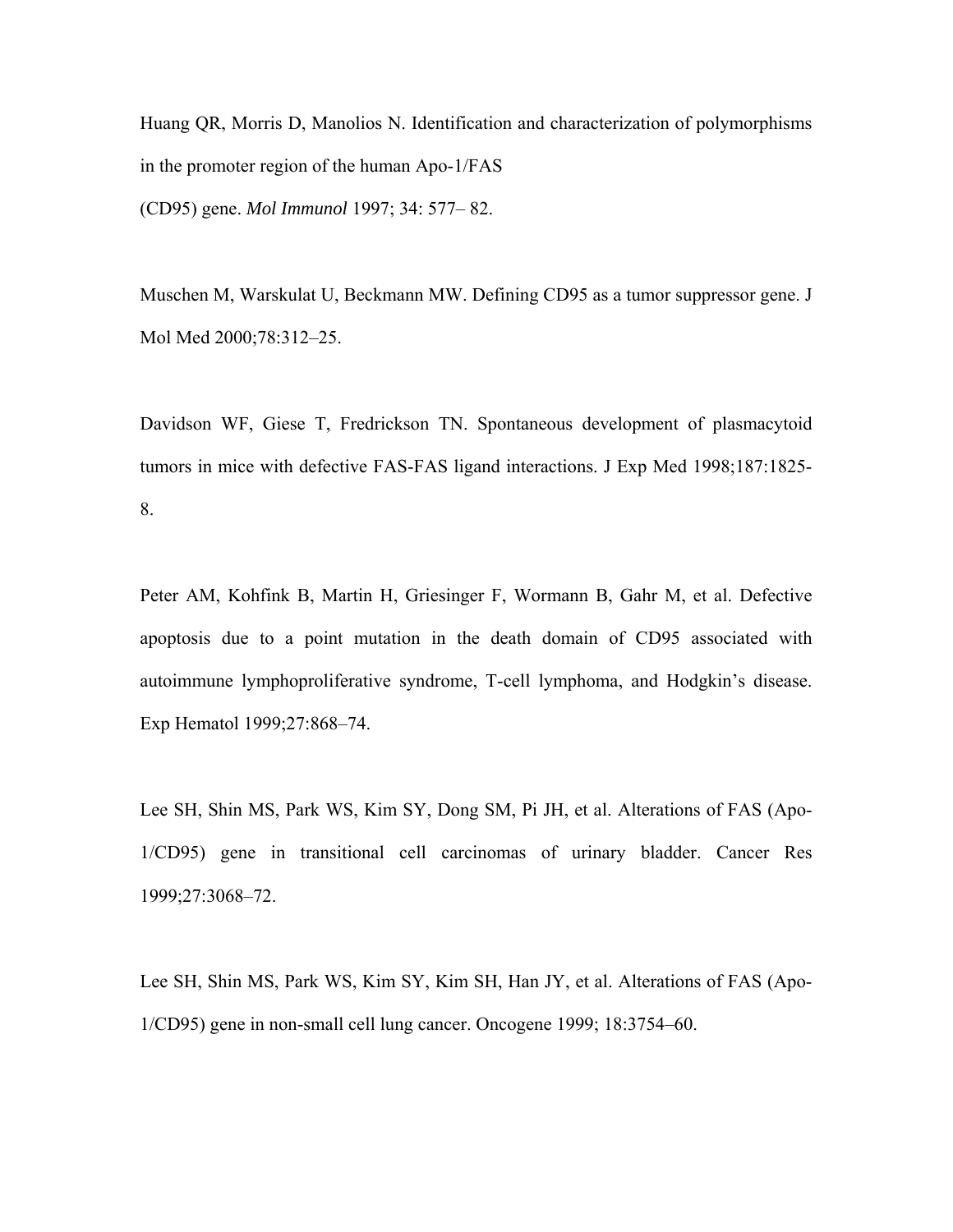Takahashi T, Tanaka M, Brannan CI, Jenkins NA, Copeland NG, Suda T, et al. Generalized lymphoproliferative disease in mice, caused by a point mutation in the FAS ligand. Cell 1994;76:969–76.

Sibley K, Rollinson S, Allan JM, et al. Functional FAS promoter polymorphisms are associated with increased risk of acute myeloid leukemia. Cancer Research 2003; 63, 4327-4330.

Tourneur et al, 2004 – need full reference.

Lange BJ, Gerbing RB, Feusner J, et al. Mortality in overweight and underweight children with acute myeloid leukemia. JAMA. 2005;293:203-211.

Lange BJ, Dinndorf P, Smith FO, et al. Pilot study of idarubicin-based intensive timing induction therapy for children with previously untreated acute myeloid leukemia in Children's Cancer Group (CCG) Study 2941. J Clin Oncol. 2004;22:150-156.

Mann HB, Whitney DR. On a test of whether one of two random variables is stochastically larger than the other. Ann Math Statistics. 1947;18:50-60.

Kaplan EL, Meier P. Nonparametric estimation from incomplete observations. J Am Stat Assoc. 1958;53:457-481.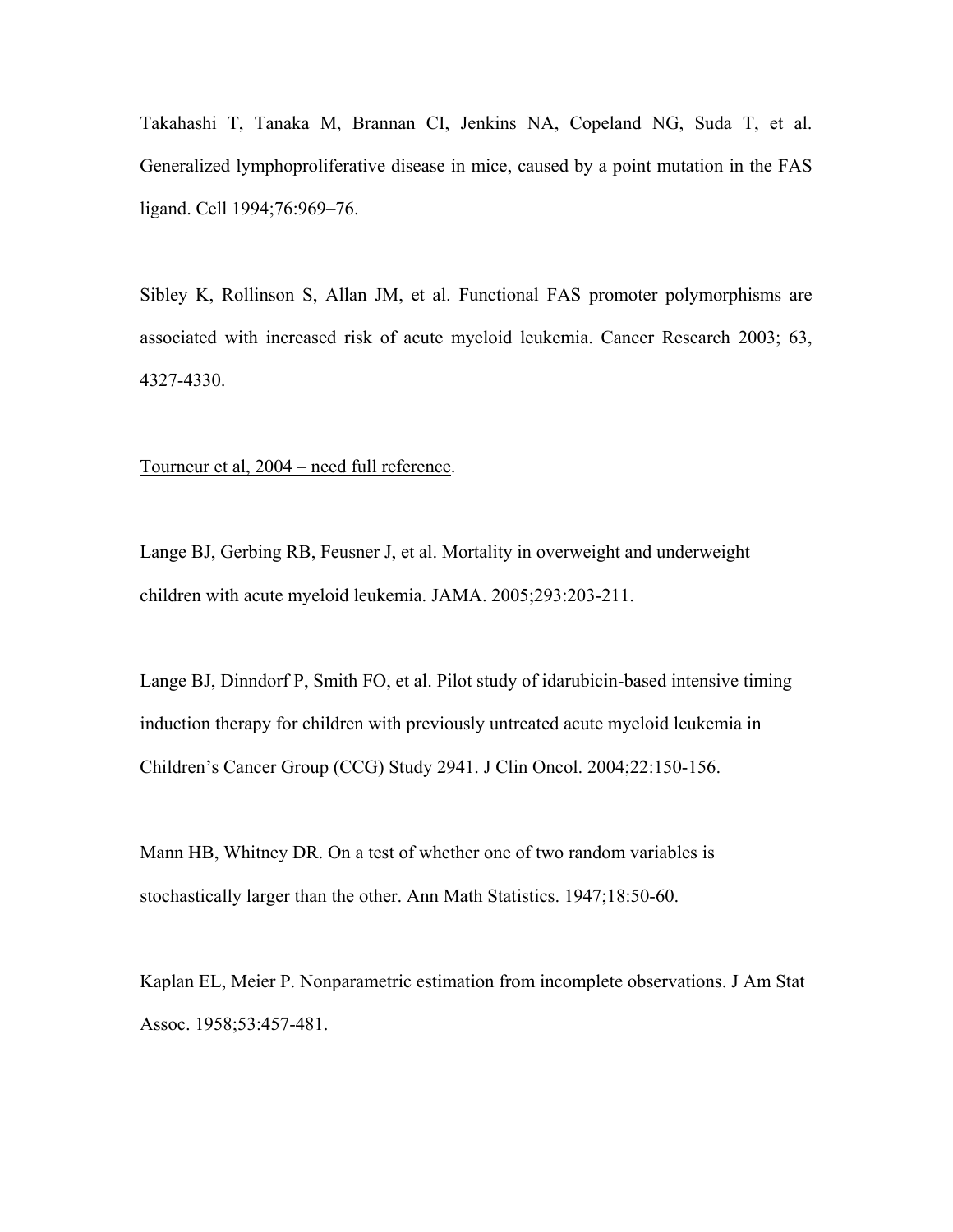Greenwood M. The natural duration of cancer: Reports on Public Health and Medical Subjects, 33. London, United Kingdom: Her Majesty's Stationery Office; 1926:1.

Peto R, Peto J. Asymptotically efficient rank in variant text procedures. J R Stat Soc. 1972; (A) 135:185-206.

Gray RJ. A class of K-sample tests for comparing the cumulative incidence of a competing risk. The Annals of Statistics. 1988;16:1141-1154.

Traver, D., Akashi, K., Weissman, I. L., and Lagasse, E. Mice defective in two apoptosis pathways in the myeloid lineage develop acute myeloblastic leukemia. Immunity, *9:* 47–57, 1998.

Delia, D., Aiello, A., Soligo, D., Fontanella, E., Melani, C., Pezzella, F., Pierotti, M. A., and Della Porta, G. bcl-2 proto-oncogene expression in normal and neoplastic human myeloid cells. Blood, *79:* 1291–1298, 1992.

Komada, Y., Zhou, Y. W., Zhang, X. L., Xue, H. L., Sakai, H., Tanaka, S., Sakatoku, H., and Sakurai, M. FAS receptor (CD95)-mediated apoptosis is induced in leukemic cells entering G1B compartment of the cell cycle. Blood, *86:* 3848–3860, 1995

Sibley K, Rollinson S, Allan JM, Smith AG, Law GR, Roddam PL, Skibola CF, Smith MT, Morgan GJ. Functional FAS promoter polymorphisms are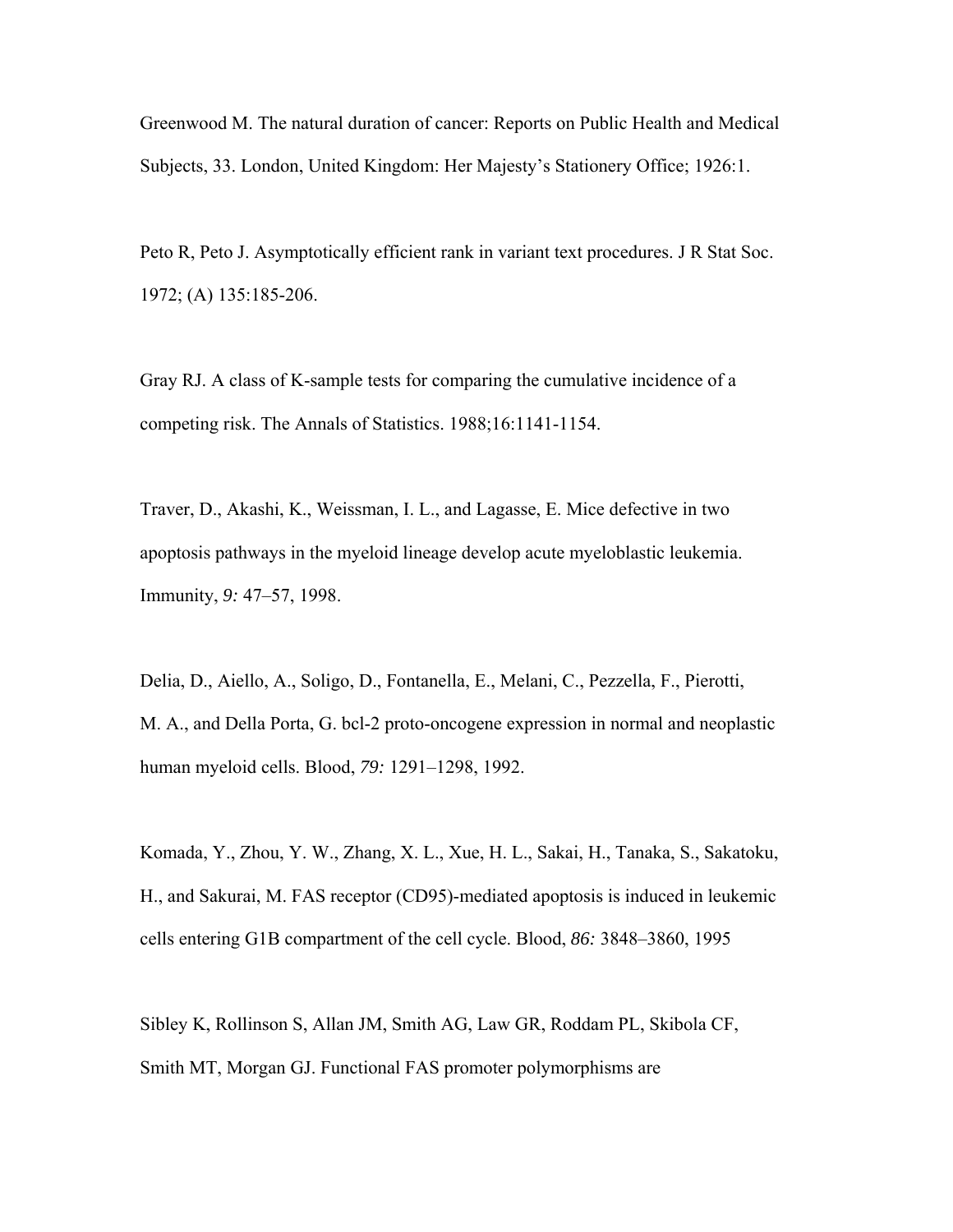associated with increased risk of acute myeloid leukemia. Cancer Res 2003;63:4327–30.

Dastugue N, Payen C, Lafage-Pochitaloff M, et al. Prognostic significance of karyotype in de novo adult myeloid leukemia. Leukemia. 1995;9:1491-1498.

Leith CP, Kopecky KJ, Godwin J, et al. Acute myeloid leukemia in the elderly: assessment of multidrug resistance (MDR1) and cytogenetics distinguishes biological subgroups with remarkably distinct responses to standard chemotherapy: a Southwest Oncology Group study. Blood. 1997;

89:3323-3329.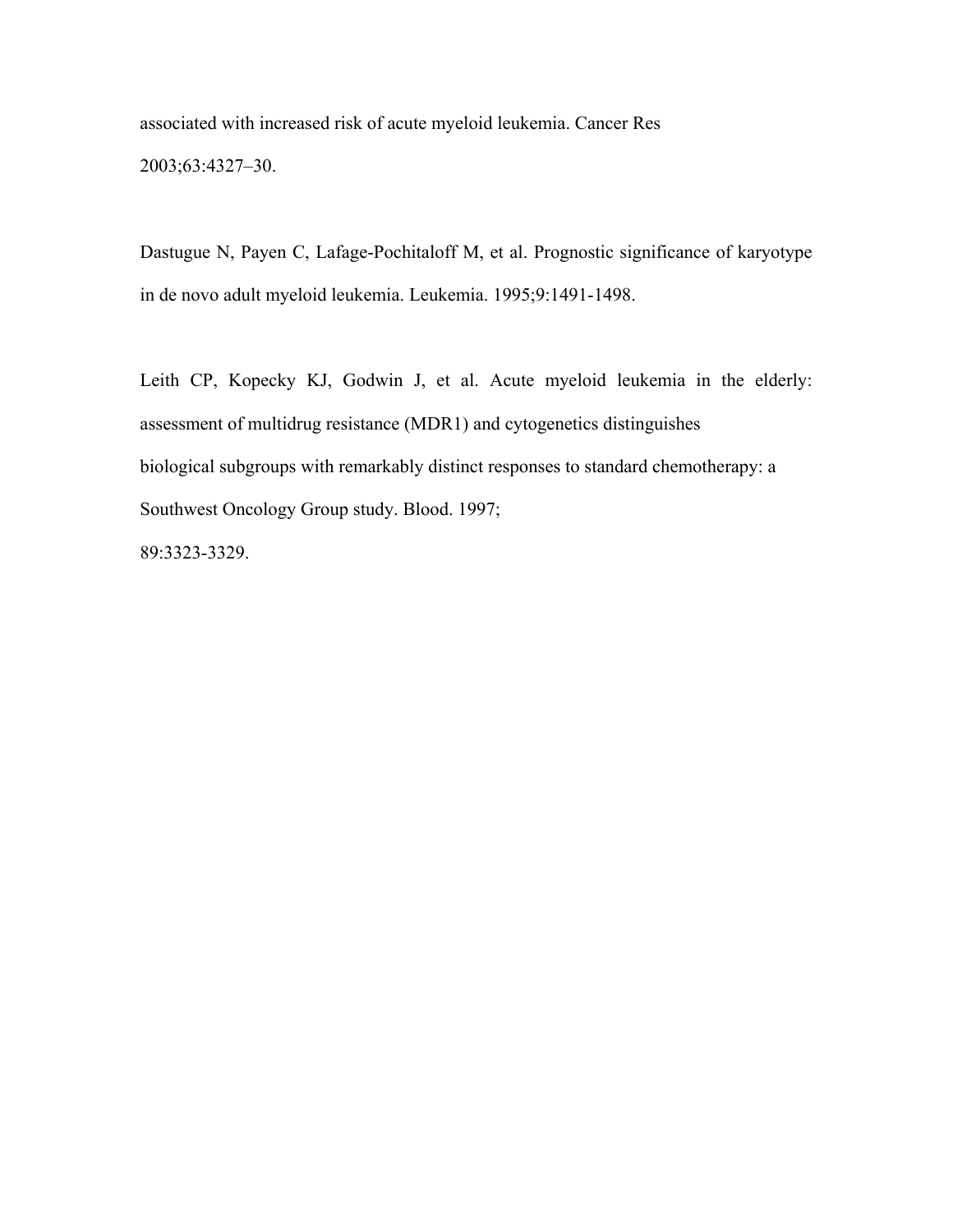## **Table 1. Demographics of patients and distribution of FAS genotypes**

|                           |              | GG (N=347)                   | GA (N=81)               |                  | AA (N=12) |                              | GG vs<br>GA | GA vs<br>AA | GG vs<br>AA |
|---------------------------|--------------|------------------------------|-------------------------|------------------|-----------|------------------------------|-------------|-------------|-------------|
| Characteristic            | Ν            | %                            | N<br>%                  |                  | N<br>$\%$ |                              | P           | P           | P           |
|                           |              |                              |                         |                  |           |                              |             |             |             |
| Age: median & range (yrs) | 9.4          | $(0.01 - 20.9)$<br>$(1000 -$ | 11.5                    | $(0.47 - 19.0)$  | 10.1      | $(1.64 - 16.2)$<br>$(1500 -$ | 0.12        | 0.99        | 0.50        |
| WBC: median & range       | 20600        | 860000)                      | 18400                   | $(300 - 373300)$ | 17700     | 848000)                      | 0.67        | 0.52        | 0.38        |
|                           |              |                              |                         |                  |           |                              |             |             |             |
| Study                     |              |                              |                         |                  |           |                              |             |             |             |
| CCG-2941                  | 30           | 9%                           | 6                       | 7%               | 0         | $0\%$                        | 0.89        | 1.00        | 0.61        |
| CCG-2961                  | 317          | 91%                          | 75                      | 93%              | 12        | 100%                         |             |             |             |
|                           |              |                              |                         |                  |           |                              |             |             |             |
| Gender                    |              |                              |                         |                  |           |                              |             |             |             |
| Male                      | 189          | 55%                          | 49                      | 61%              | 6         | 50%                          | 0.39        | 0.54        | 0.99        |
| Female                    | 158          | 45%                          | 32                      | 39%              | 6         | 50%                          |             |             |             |
| Race                      |              |                              |                         |                  |           |                              |             |             |             |
| White                     | 246          | 71%                          | 54                      | 67%              | 6         | 50%                          | 0.52        | 0.34        | 0.19        |
| <b>Black</b>              | 31           | $9\%$                        | $\overline{4}$          | 5%               | 1         | 8%                           | 0.34        | 0.51        | 1.00        |
| Hispanic                  | 49           | 14%                          | 18                      | 22%              | 1         | 8%                           | 0.10        | 0.45        | 1.00        |
| Asian                     | 5            | 1%                           | 4                       | 5%               | 4         | 33%                          | 0.07        | 0.01        | < 0.01      |
| Other                     | 15           | 4%                           | 1                       | $1\%$            | 0         | $0\%$                        | 0.33        | 1.00        | 1.00        |
| Unknown                   | $\mathbf{1}$ |                              | 0                       |                  | 0         |                              |             |             |             |
| <b>FAB</b>                |              |                              |                         |                  |           |                              |             |             |             |
| M <sub>0</sub>            | 20           | 6%                           | 5                       | $6\%$            | 0         | 0%                           | 0.80        | 1.00        | 1.00        |
| M1                        | 44           | 13%                          | 21                      | 26%              | 1         | 8%                           | 0.01        | 0.28        | 1.00        |
| M <sub>2</sub>            | 101          | 29%                          | 19                      | 23%              | 6         | 50%                          | 0.37        | 0.08        | 0.19        |
| M4                        | 92           | 27%                          | 20                      | 25%              | 3         | 25%                          | 0.83        | 1.00        | 1.00        |
| M <sub>5</sub>            | 61           | 18%                          | 13                      | 16%              | 2         | 17%                          | 0.86        | 1.00        | 1.00        |
| M6                        | 8            | 2%                           | 2                       | 2%               | 0         | 0%                           | 1.00        | 1.00        | 1.00        |
| M7                        | 15           | 4%                           | 1                       | $1\%$            | 0         | 0%                           | 0.33        | 1.00        | 1.00        |
| Other                     | 5            | 1%                           | $\mathbf 0$             | $0\%$            | 0         | 0%                           | 0.59        | 1.00        | 1.00        |
| Unknown                   | $\mathbf{1}$ |                              | $\mathbf 0$             |                  | 0         |                              |             |             |             |
| Cytogenetics              |              |                              |                         |                  |           |                              |             |             |             |
| Normal                    | 46           | 22%                          | 13                      | 25%              | 2         | 29%                          | 0.77        | 1.00        | 0.66        |
| t(8;21)                   | 35           | 17%                          | 9                       | 18%              | 0         | $0\%$                        | 0.92        | 0.58        | 0.60        |
| Abn 16                    | 19           | 9%                           | 4                       | 8%               | 3         | 43%                          | 1.00        | 0.03        | 0.03        |
| Abn 11                    | 46           | 22%                          | 10                      | 20%              | 0         | $0\%$                        | 0.82        | 0.34        | 0.35        |
| t(6;9)                    | 3            | 1%                           | $\overline{\mathbf{c}}$ | 4%               | 0         | $0\%$                        | 0.26        | 1.00        | 1.00        |
| $-7/7q-$                  | 8            | 4%                           | 0                       | $0\%$            | 0         | $0\%$                        | 0.36        | 1.00        | 1.00        |
| $-5/5q-$                  | 4            | 2%                           | 0                       | $0\%$            | 0         | $0\%$                        | 0.59        | 1.00        | 1.00        |
| $+8$                      | 14           | 7%                           | 4                       | $8\%$            | 0         | $0\%$                        | 0.76        | 1.00        | 1.00        |
| $+21$                     | $\mathbf 2$  | 1%                           | 0                       | $0\%$            | 0         | $0\%$                        | 1.00        | 1.00        | 1.00        |
| Pseudodiploid             | 20           | 10%                          | 5                       | 10%              | 2         | 29%                          | 1.00        | 0.20        | 0.16        |
| Hyperdiploid              | 6            | $3%$                         | 2                       | $4\%$            | 0         | $0\%$                        | 0.66        | 1.00        | 1.00        |
| Hypodiploid               | 3            | 1%                           | 2                       | $4\%$            | 0         | $0\%$                        | 0.26        | 1.00        | 1.00        |
| Unknown                   | 141          |                              | $30\,$                  |                  | 5         |                              |             |             |             |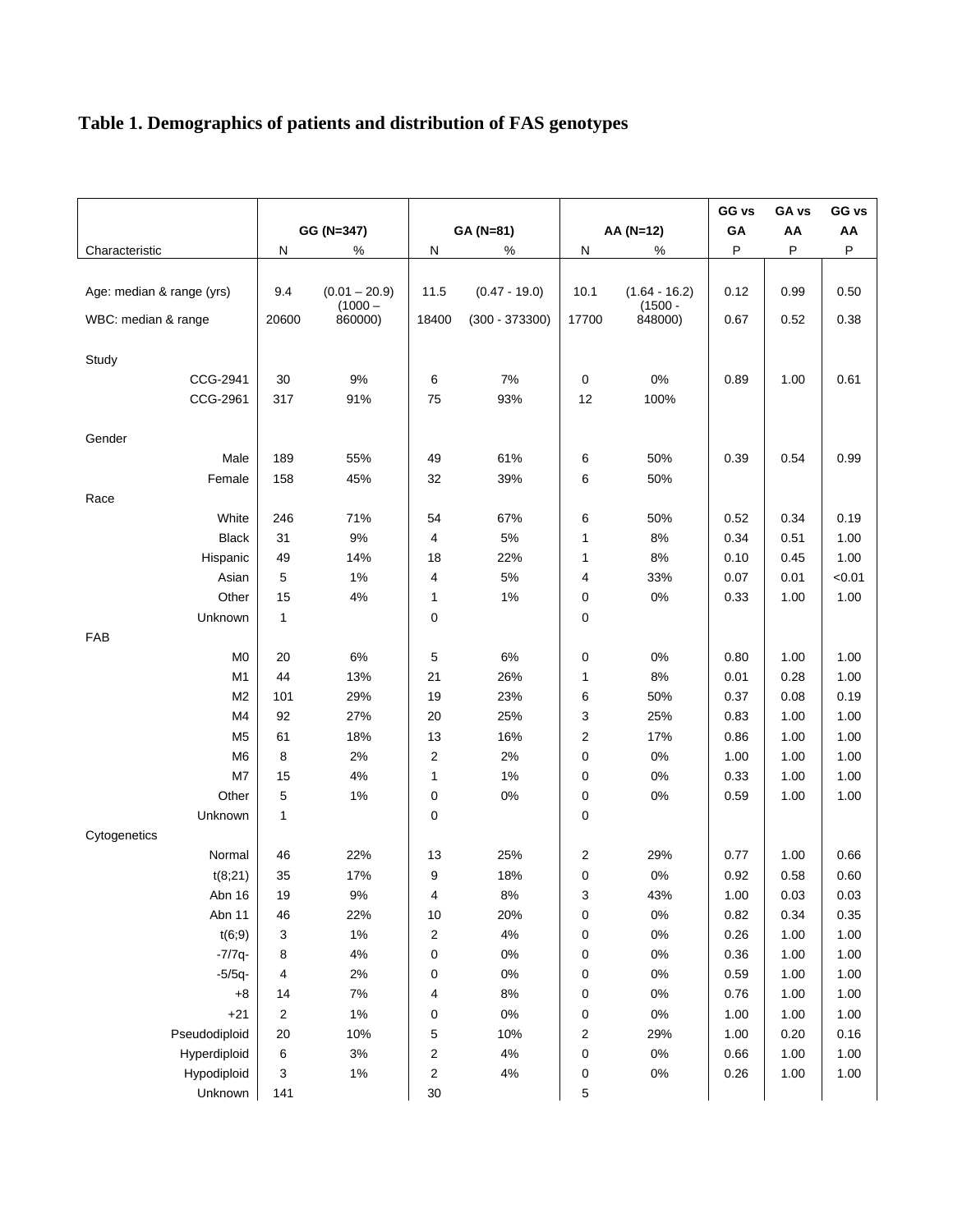| Response at end of first<br>course |     |     |                |     |    |       |      |      |      |
|------------------------------------|-----|-----|----------------|-----|----|-------|------|------|------|
| Remission                          | 290 | 87% | 71             | 90% | 12 | 100%  | 0.55 | 0.59 | 0.38 |
| <b>PD</b>                          | 23  | 7%  |                | 9%  | 0  | 0%    | 0.71 | 0.59 | 1.00 |
| Die                                | 22  | 7%  |                | 1%  | 0  | $0\%$ | 0.10 | 1.00 | 1.00 |
| W/D or unevaluable                 | 12  |     | $\overline{2}$ |     | 0  |       |      |      |      |
|                                    |     |     |                |     |    |       |      |      |      |

## **Table 2. Allele specific Primers**

| Primer sequences for allele-specific amplification                                                 |                                                                                                  |         |  |  |  |  |  |
|----------------------------------------------------------------------------------------------------|--------------------------------------------------------------------------------------------------|---------|--|--|--|--|--|
| Primer                                                                                             | Primer sequence and position                                                                     |         |  |  |  |  |  |
|                                                                                                    | $-1399$                                                                                          | $-1377$ |  |  |  |  |  |
| $F1 -$ (specific for wild-type allele):<br>$F2 -$ (specific for mutant allele):<br>Reverse primer: | 5'-AGTGTGTGCACAAGGCTGGCAAG-3'<br>5'-AGTGTGTGCACAAGGCTGGCAAA-3'<br>5' GAACCTGAATTTGGATGAAGTTCC-3' |         |  |  |  |  |  |
|                                                                                                    | $-1006$                                                                                          | $-1029$ |  |  |  |  |  |

## **Table 3. FAS genotype in white cases versus white controls, p=0.03**

|                 | Cases<br>(White) |               | Controls<br>(White) | White         |        |
|-----------------|------------------|---------------|---------------------|---------------|--------|
| <b>FAS 1377</b> | N                | $\frac{0}{0}$ | N                   | $\frac{0}{0}$ | P      |
| GG              | 246              | 80.4          | 402                 | 87.6          | < 0.01 |
| GA              | 54               | 17.6          | 52                  | 11.3          | 0.02   |
| AA              | 6                | 2.0           | 5                   | 1.1           | 0.36   |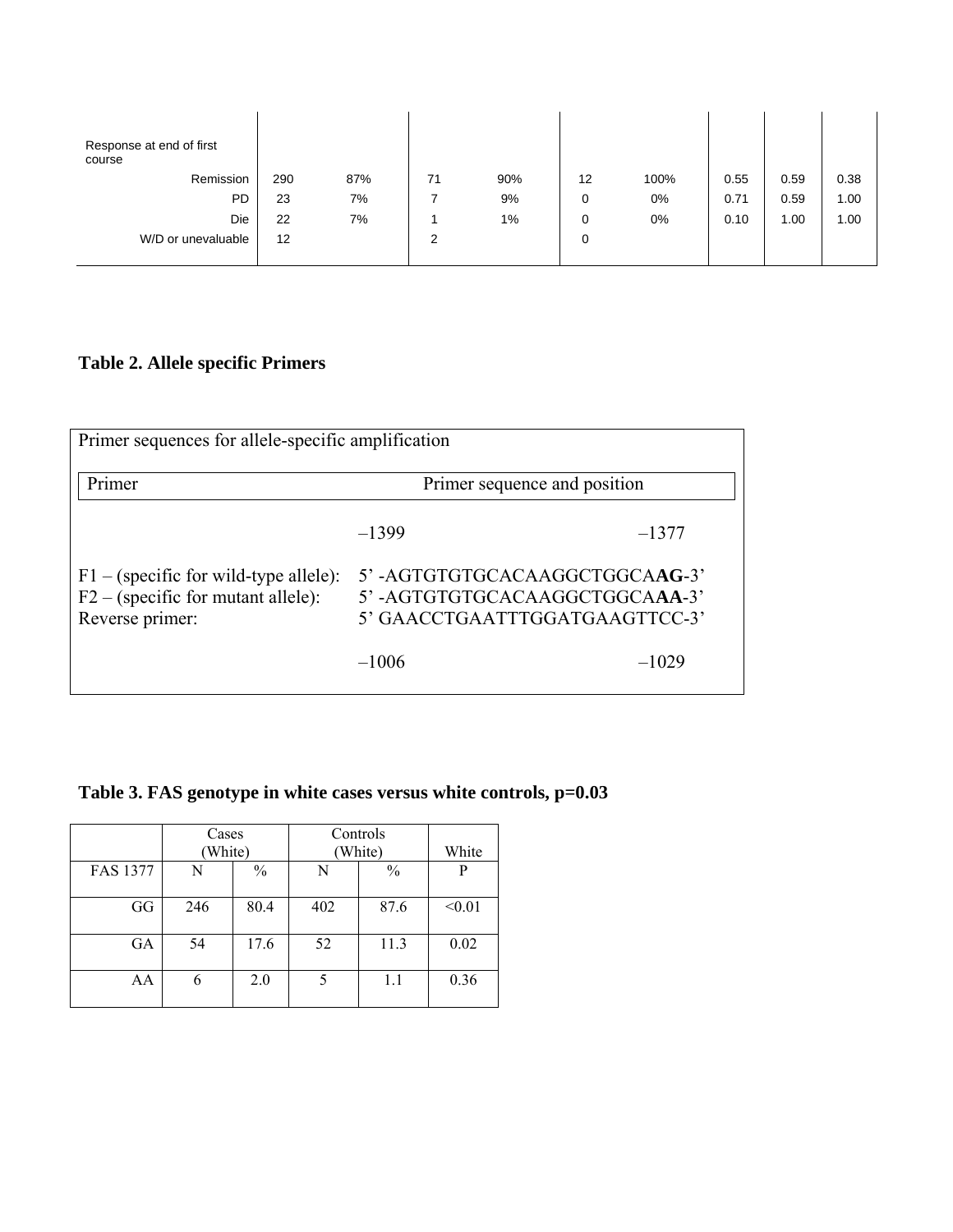|            | <b>FAS 1377 GG</b> | <b>FAS 1377 GA</b> | <b>FAS 1377 AA</b> | p-value |
|------------|--------------------|--------------------|--------------------|---------|
|            |                    |                    |                    |         |
| 5 year OS  | $50 \pm 6\%$       | $57 \pm 11\%$      | $75 \pm 25\%$      | 0.21    |
|            |                    |                    |                    |         |
| 5 year EFS | $40 \pm 5\%$       | $44 \pm 11\%$      | $67 \pm 27\%$      | 0.36    |
|            |                    |                    |                    |         |
| 5 year DFS | $46 \pm 6\%$       | $50 \pm 12\%$      | $67 \pm 27\%$      | 0.63    |
|            |                    |                    |                    |         |
| 5 year TRM | $18 \pm 4\%$       | $14 \pm 8\%$       | $17 \pm 22\%$      | 0.42    |
|            |                    |                    |                    |         |
| 5 year RR  | $41 \pm 6\%$       | $38 \pm 12\%$      | $19 \pm 24\%$      | 0.47    |
|            |                    |                    |                    |         |

**Table 4. Treatment outcomes according to FAS genotype.**